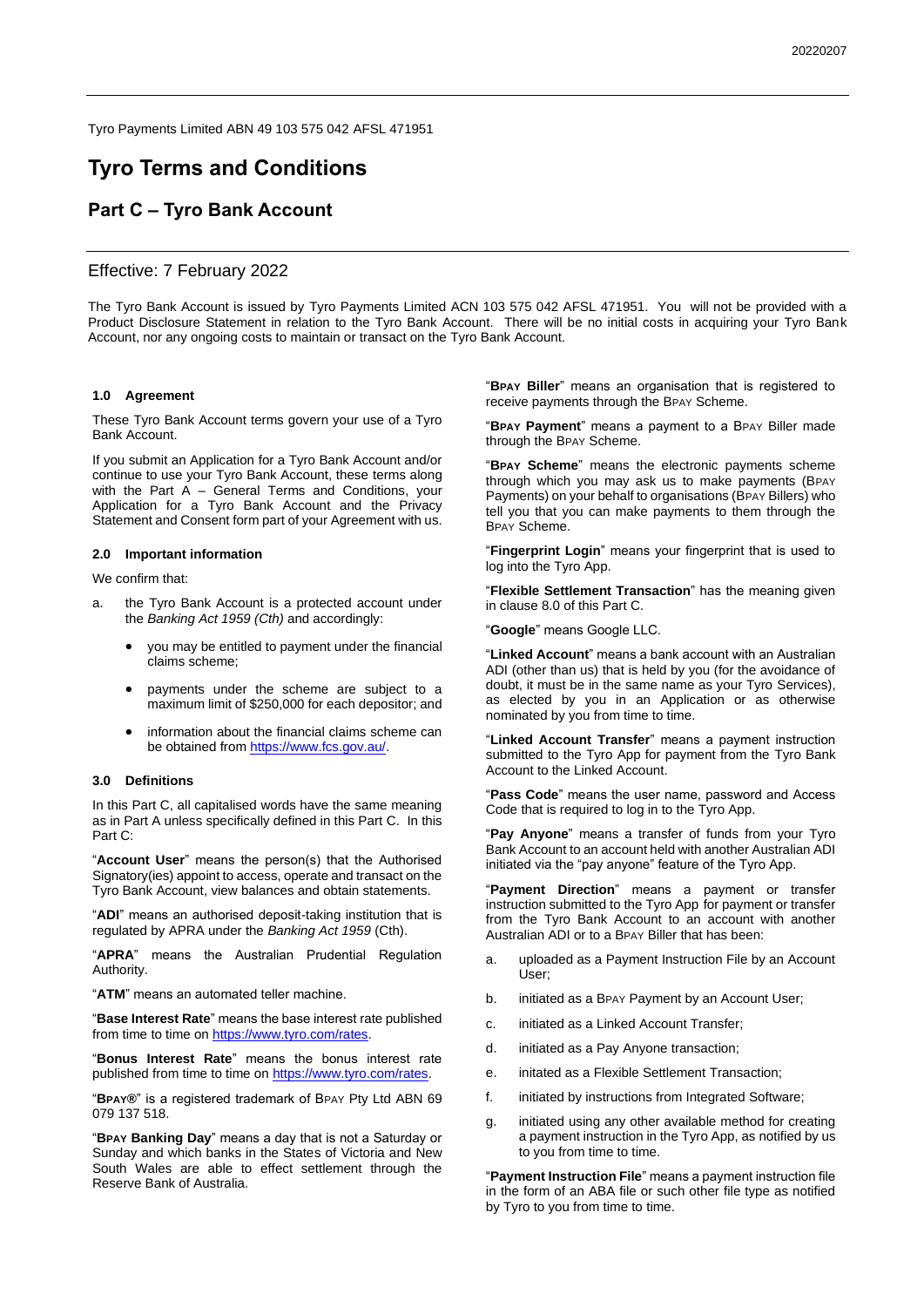# **4.0 Opening a Tyro Bank Account**

To open the Tyro Bank Account, you must provide us with:

- a. a completed Application;
- b. information we reasonably request about your Linked Account; and
- c. any other information we request, information required for us to satisfy our obligations under the AML/CTF Act.

In addition you must hold, or on the opening of the Tyro Bank Account will hold, a currently operating Linked Account.

We may refuse your application to open a Tyro Bank Account at our absolute discretion. We may, but are not required to, provide you with reasons for such refusal.

If we accept your application to open a Tyro Bank Account, we will:

- a. notify you of our acceptance by any method permitted by this Agreement; and
- b. provide you with details on how to register for and use the Tyro App.

## **5.0 Access – Tyro App**

You will only be able to access your Tyro Bank Account through the Tyro App, which is only accessible from a Device.

Via the Tyro App you will be able to:

- a. view your current Tyro Bank Account balance;
- b. receive real-time billing alerts for payment instructions initiated via Integrated Software;
- c. initiate and approve Payment Directions on the Tyro Bank Account;
- d. view your transaction history;
- e. view your statements;
- f. receive notifications from us; and
- g. use any other features or functions that we make available on the Tyro App from time to time.

# **6.0 Account Users**

You can appoint a person as an Account User under this Agreement to access, operate and transact on the Tyro Bank Account, view balances and obtain statements. However, an Account User cannot initate a Flexible Settlement Transaction.

Despite the Administration Authority, two Authorised Signatories (where applicable) are required to appoint an Account User by completing documentation we request. You can remove Account Users in accordance with your Administration Authority.

You are responsible for all transactions conducted by an Account User.

## **7.0 Tyro Bank Account transactions**

If you have the Tyro App you can:

a. deposit funds into your Tyro Bank Account by electronic transfer from any account held with another Australian ADI; and

b. withdraw funds from your Tyro Bank Account by initiating and approving a Payment Direction.

If you do not have the Tyro App you cannot withdraw funds from your Tyro Bank Account.

You can only access the Tyro Bank Account through the Tyro App.You can only approve Payment Directions on the Tyro App. We will not process any Payment Direction until an Authorised Signatory or Account User approves the transaction via the Tyro App.

Unless we notify you otherwise, you cannot:

- a. draw a cheque on the Tyro Bank Account;
- b. withdraw funds from the Tyro Bank Account from an ATM;
- c. transfer funds to an account that is held with a financial institution that is not an Australian ADI; or
- d. transfer funds from an account that is held with a financial institution that is not an Australian ADI to the Tyro Bank Account.

You can only transfer cleared funds from the Tyro Bank Account.

If a Payment Direction includes instructions to transfer an amount of funds that is calculated by reference to a percentage, when we calculate the amount to be transferred, we will round down to the nearest cent.

If we receive instructions to transact on your Tyro Bank Account by way of a Payment Direction and such instructions are authorised on the Tyro App, you authorise us to carry out such instructions. You authorise us to treat the instruction contained within such a Payment Direction as if it was authorised by you or your Authorised Signatory. We will be under no obligation to confirm the validity or authenticity of the person providing us with those instructions.

For the avoidance of doubt and excluding the situations referred to in clause [22.0](#page-4-0) of this Part C where you will not be liable for loss arising from an 'unauthorised transaction', any instructions we are provided with via the Tyro App will be taken to have been provided or authorised by you and will not be an unauthorised transaction to which clause [22.0](#page-4-0) of this Part C applies.

You acknowledge that it is your responsibility to confirm payee and payment details are accurate before approving any transaction on the Tyro App. We do not check these details and are not responsible if they are incorrect.

You acknowledge and agree that (except when due to our fraud, negligence or wilful misconduct) we will not be liable for any loss, damages, compensation or liabilities you incur as a result of or in connection with:

- a. us processing transactions in accordance with the instructions contained in a Payment Direction; or
- b. any delay or non-performance or failure to perform caused by us where we reasonably suspect the instruction contained in a Payment Direction to be suspicious or gives rise to security concerns or would cause loss to you or us.

By using any voice assistant function, such as Siri, Google Assistant, or any similar function which is available on your Device, you authorise us to share relevant information with Apple, Google, or any other provider of the function, for the purpose of interpreting and completing your requests.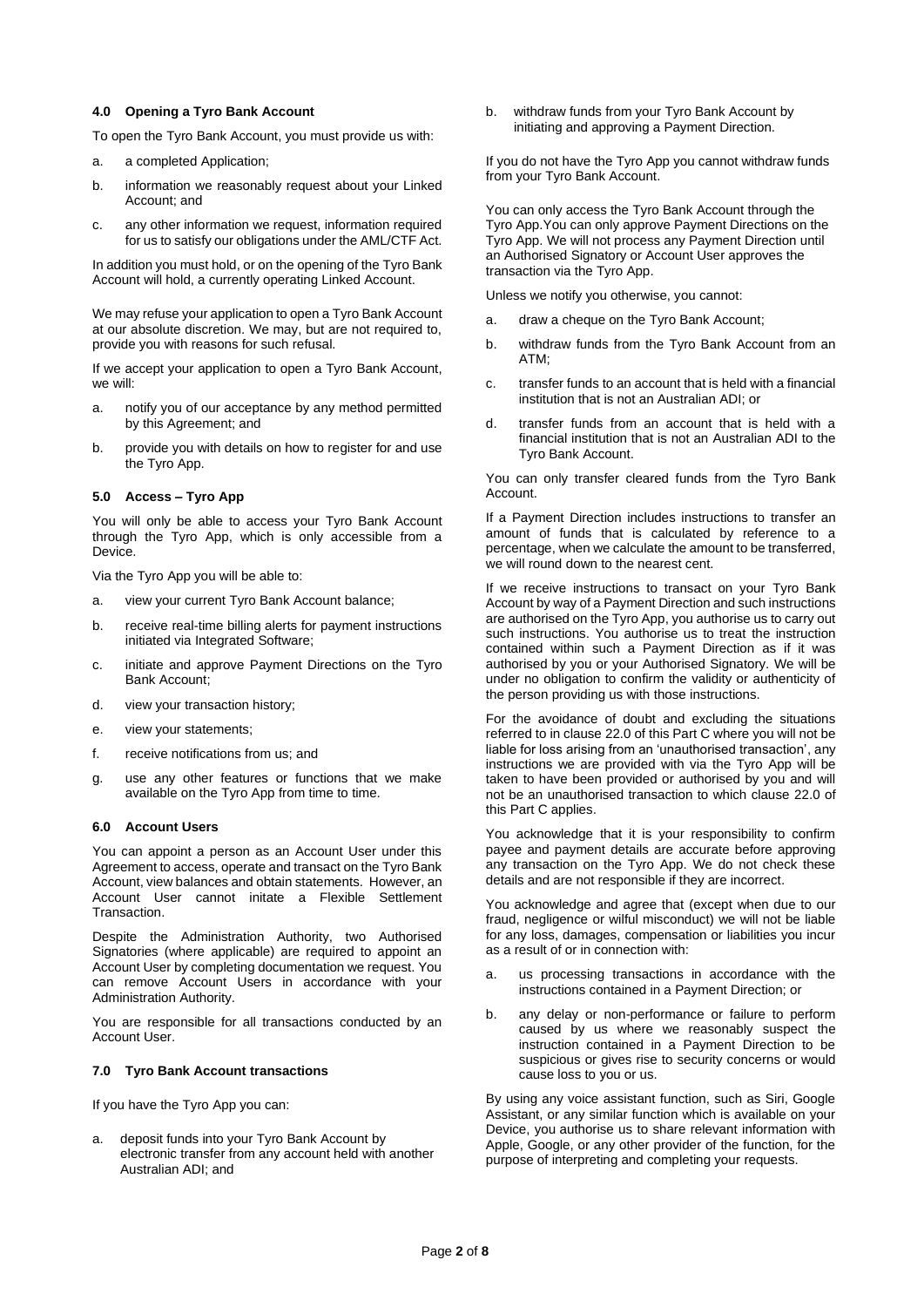#### <span id="page-2-0"></span>**8.0 Scheduling and recurring future payments and transfers**

You can 'schedule' a Payment Direction by nominating a future date on which the transaction is to be made.

A Payment Direction is a "**Recurring Transaction**", where it is scheduled to occur on more than one future date.

A Payment Direction is a "**Flexible Settlement Transaction**" where it is a Recurring Transaction that is calculated as a percentage of the daily settlement proceeds credited to your Tyro Bank Account from your Tyro EFTPOS Facility or Tyro eCommerce.

Depending on the availability of cleared funds in your Tyro Bank Account, we will continue to attempt to process the payment or transfer at regular intervals unless you cancel the payment or transfer before it is processed.

In the case of Recurring Transactions, we will continue to attempt to process the particular scheduled payment or transfer on the day it falls due. Should you have insufficient funds in your Tyro Bank Account at that time, this will result in the particular scheduled payment or transfer being cancelled and not reprocessed.

Scheduled transactions can be suspended or cancelled by you up to and including the day the transfer or payment is due if we have not begun processing the payment. Otherwise we will process the payment or transfer as originally instructed by you in the Payment Direction.

Where there are insufficient cleared funds in your Tyro Bank Account and Payment Directions are delayed as a result, we will process transactions in the order in which they are approved.

# **9.0 When are Payment Directions processed?**

Subject to having sufficient cleared funds in your account and being within your daily transaction limits, Payment Directions on your Tyro Bank Account are processed on the day they are made or scheduled to occur or, where made or scheduled on a non-Business Day, on the next available Business Day. Settlement proceeds from your Tyro EFTPOS Facility or Tyro eCommerce (as applicable) will be displayed as cleared funds in your Tyro Bank Account. However, any Payment Directions in relation to those proceeds will not be processed until the next bulk electronic clearing system settlement.

We will credit amounts to the Tyro Bank Account as soon as practicable after we receive them. We may assign any date we consider appropriate to a debit or credit to the Tyro Bank Account except that in the case of a debit, the date will not be earlier than the date of the relevant transaction. We may adjust debits and credits to the Tyro Bank Account so as to accurately reflect your and our legal obligations.

## <span id="page-2-1"></span>**10.0 Transaction and daily limits for Payment Directions**

The combined daily limit for Payment Directions on your Tyro Bank Account (excluding Linked Account Transfers and Flexible Settlement Transactions) is set at a default of \$20,000 per day. You may request to change this combined daily limit to an amount from \$0 to \$120,000 (except Pay Anyone transactions which are limited to up to \$30,000 in aggregate per day) by contacting us (changes are subject to meeting our eligibility criteria).

There is a per transaction limit of \$100,000 for Linked Account Transfers. Daily limits do not apply to Linked Account Transfers.

There are no daily or transaction limits for direct debits or Flexible Settlement Transactions.

Limit increases must be approved in accordance with your Administration Authority for your Tyro Bank Account. You authorise us to obtain approval from your Authorised Signatory(ies) verbally over the phone for limit increases. All Authorised Signatories will be notified of any limit increase and the limit increase will be effective 2 Business Days after approval is obtained.

Any one Authorised Signatory can request a limit decrease by contacting us, even if your Administration Authority is "any two to sign". All Authorised Signatories will be notified of any limit decrease and the limit decrease will be effective immediately. Decreasing your limit may have an impact on previously scheduled payments. You will need to ensure that you adjust any previously scheduled payments so that they fall within your new daily limit. Where a scheduled payment will exceed your daily limit, we will not process the payment and will notify you.

If you request a higher daily transaction limit your liability for unauthorised transactions may increase. Third parties including BPAY Billers and other financial institutions may impose other restrictions on transfers.

We may reduce your daily limit or suspend your ability to initiate or approve Payment Directions if we have reason to believe that your security is at risk, If we do, your access to the Tyro App and/or your ability to initiate or approve Payment Directions may be suspended or limited and won't be available until we reactivate it. We can suspend or cancel any payment in our discretion if we consider that a Pass Code, Fingerprint Login or the Tyro App is being used in a way that may cause loss to you or us or as a result of any system malfunction.

# **11.0 Direct Debit transactions**

You may authorise a third party to debit your Tyro Bank Account for the payment of services (**direct debit authority**).

You may request us to cancel or suspend a direct debit authority at any time. We will promptly action such a request. We recommend that you also notify the authorised party that debits the payment from your account of this request to cancel or suspend your direct debit authority.

If you believe that there has been an error in debiting your Tyro Bank Account, you should contact us as soon as possible so we can resolve your query. Alternatively, you can contact the authorised party that debits the payment from your account.

# **12.0 BPAY Payments**

We are a member of the BPAY Scheme. We will tell you if we cease to be a member of the BPAY Scheme.

You can use BPAY to pay bills bearing the BPAY logo from the Tyro Bank Account.

When you instruct us, via a Payment Direction, to make a BPAY Payment you must tell us the BPAY Biller's code number (found on your bill), your Customer Reference Number (e.g. your account number with the BPAY Biller) and the amount to be paid from the Tyro Bank Account. We will then debit your Tyro Bank Account with the amount of that BPAY Payment.

Maximum limits on BPAY Payments from your Tyro Bank Account are set out in claus[e 10.0](#page-2-1) of this Part C.

We cannot effect your instructions to make a BPAY Payment if you do not give us all the specified information or if you give us inaccurate information.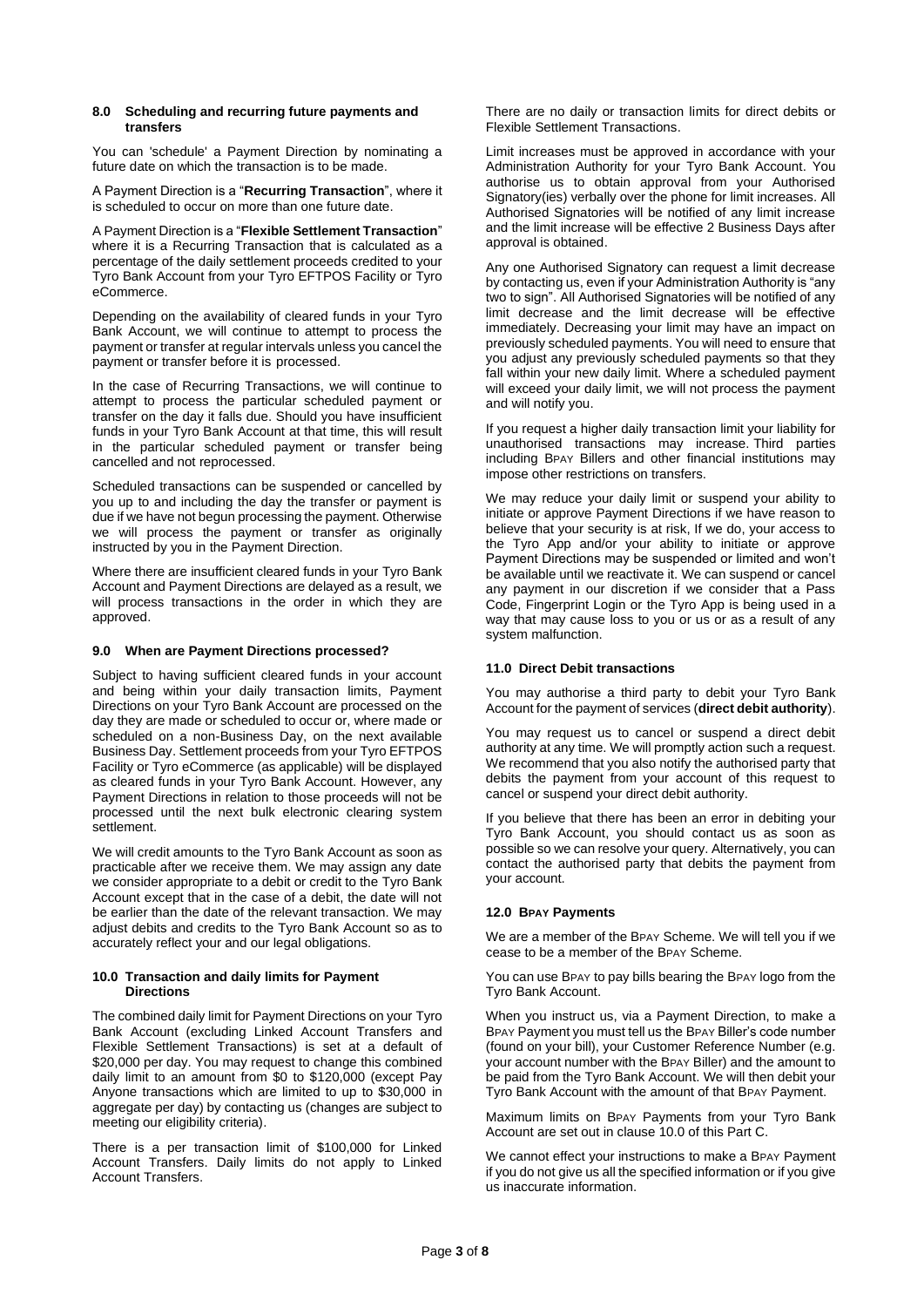We may suspend your right to participate in the BPAY Scheme at any time including (but not limited to), in any of the following circumstances:

- a. you are in breach of the terms of this Agreement; or
- b. you or someone on your behalf is suspected of engaging in fraudulent conduct.

## **13.0 Processing BPAY payments**

In most cases a BPAY Payment is treated as received by the BPAY Biller to whom it is directed:

- a. on the same day you make the BPAY Payment, if you direct us to make a BPAY Payment before the cut off time on a BPAY Banking Day; or
- b. on the next BPAY Banking Day, if you direct us to make a BPAY Payment after the cut off time or on a non- BPAY Banking Day.

The cut off time is 5.30 pm on any BPAY Banking Day.

A delay may occur processing a BPAY Payment where:

- a. there is a non- BPAY Banking Day on the day after you tell us to make a BPAY Payment;
- b. you tell us to make a BPAY Payment either on a day which is not a BPAY Banking Day or after the cut off time on a BPAY Banking Day; or
- c. a BPAY Biller, or another financial institution participating in the BPAY Scheme fails to comply with its obligations under the BPAY Scheme.

If we are advised that your payment cannot be processed by a BPAY Biller, we will:

- a. advise you of this;
- b. credit your Tyro Bank Account with the amount of the BPAY Payment; and
- c. take all reasonable steps to assist you in making the BPAY Payment as quickly as possible.

We cannot stop or reverse a BPAY Payment once we have submitted your BPAY payment to BPAY.

BPAY Payments are irrevocable except where a BPAY Payment is a mistaken payment (refer to clause [15.0](#page-3-0) of this Part C), unauthorised payment (refer to clause [16.0](#page-3-1) of this Part C) or a fraudulent payment (refer to clause [17.0](#page-4-1) of this Part C). No refunds will be provided through the BPAY Scheme where you have a dispute with the BPAY Biller about any goods or services you may have agreed to acquire from the BPAY Biller. Any dispute must be resolved with the BPAY Biller.

We will treat your BPAY Payment instruction as valid if, when you give the instruction to us, you have complied with the security obligations in clause [24.0](#page-5-0) of this Part C and you access the Tyro App to make your BPAY Payment, by way of a Payment Direction, in accordance with the terms set out in this Agreement.

You should notify us immediately if you think you have made a mistake when instructing us to make a BPAY Payment (except when you make an underpayment in which case you can make another BPAY Payment for the difference).

Please keep a record of the BPAY receipt number generated for your BPAY Payment.

We will attempt to make sure that your BPAY Payments are processed promptly by participants in the BPAY Scheme.

#### **14.0 BPAY mistaken payments, unauthorised transactions and fraud**

You must tell us promptly if:

- a. you become aware of any delays or mistakes in processing your BPAY Payments;
- b. you did not authorise a BPAY Payment that has been made from your account; or
- c. you think that you have been fraudulently induced to make a BPAY Payment.

We will attempt to rectify any such matters in relation to your BPAY Payments.

To the maximum extent permitted by law, we will not be liable for any loss or damage you suffer as a result of using the BPAY Scheme, other than due to any loss or damage you suffer due to our fraud, negligence or wilful misconduct or in relation to any breach of a condition or warranty implied by law in contracts for the supply of goods and services and which may not be excluded, restricted or modified at all or only to a limited extent.

# <span id="page-3-0"></span>**15.0 Mistaken BPAY Payments**

If a BPAY Payment is made to a person or for an amount, which is not in accordance with your instructions (if any), and your Tyro Bank Account was debited for the amount of that payment, we will credit that amount to your Tyro Bank Account. However, if you were responsible for a mistake resulting in that payment and we cannot recover the amount of that payment from the person who received it within 20 BPAY Banking Days of us attempting to do so, you must pay us that amount.

If you instruct us to make a BPAY Payment and later become aware that you have instructed us to pay an amount that is greater than the amount that you owe to the BPAY Biller, you must contact the BPAY Biller to obtain a refund of the excess amount paid.

## <span id="page-3-1"></span>**16.0 Unauthorised BPAY Payments**

If you tell us that a BPAY Payment made from your account is unauthorised, you must give us your written consent addressed to the BPAY Biller who received that BPAY Payment, consenting to us obtaining from the BPAY Biller information about your account with that BPAY Biller or the BPAY Payment, including your customer reference number and such information as we reasonably require to investigate the BPAY Payment. If you do not give us that consent, the BPAY Biller may not be permitted under law to disclose to us the information we need to investigate or rectify that BPAY Payment.

If a BPAY Payment is made in accordance with a payment direction, which appeared to us to be from you or on your behalf but for which you did not give authority, we will credit your Tyro Bank Account with the amount of that unauthorised payment. However, you must pay us the amount of that unauthorised payment if:

- we cannot recover within 20 BPAY Banking Days of us attempting to do so that amount from the person who received it, and
- b. the payment was made as a result of a payment direction, which did not comply with our prescribed security procedures for such payment directions.

If we are able to recover part of the amount of that payment from the person who received it, you must only pay us the amount of that payment that we are not able to recover.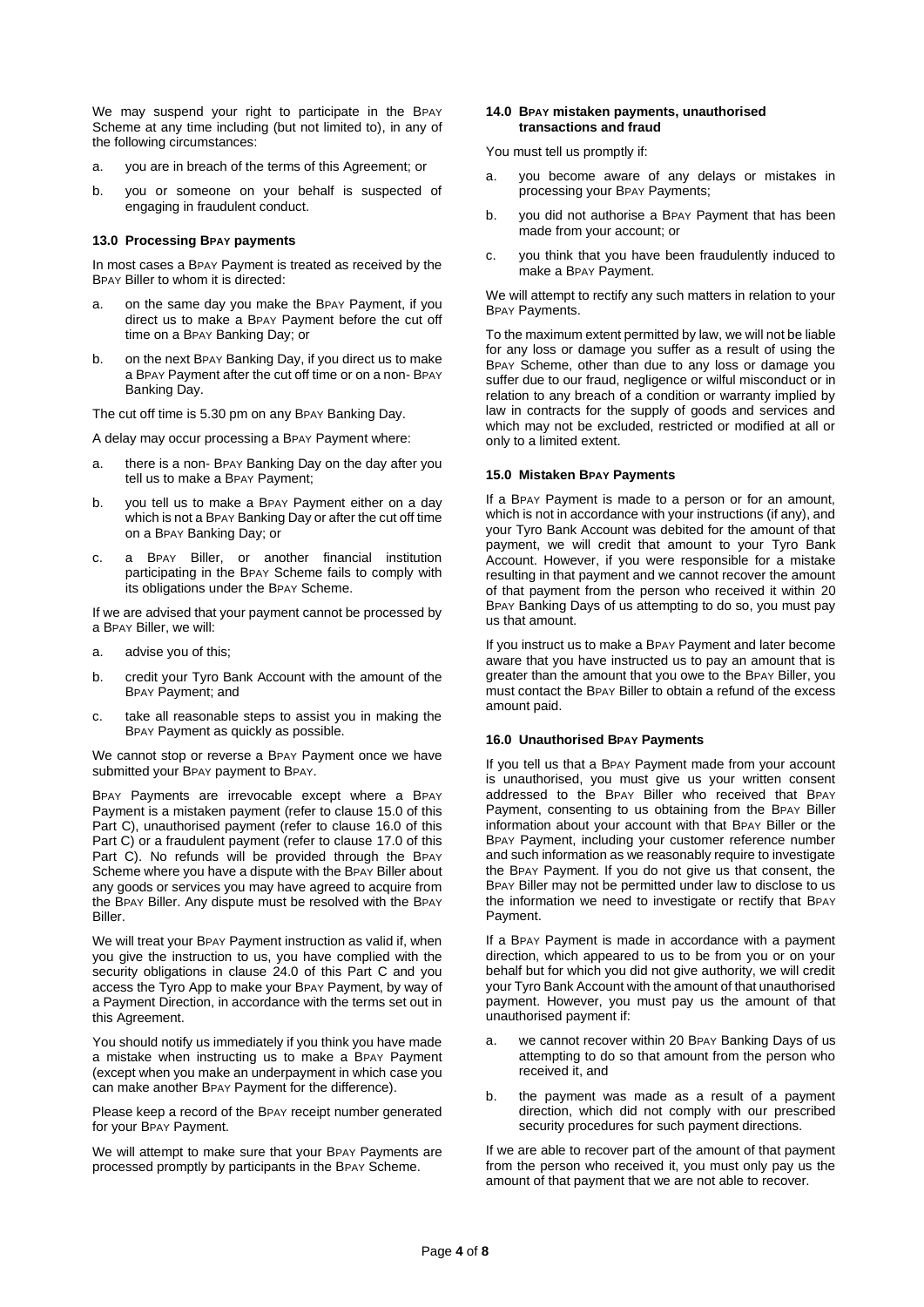If an unauthorised BPAY Payment is also a mistaken payment (refer to clause [15.0\)](#page-3-0) or fraudulent payment (refer to clause [17.0\)](#page-4-1), the payment will be dealt with under this claus[e 16.0.](#page-3-1)

# <span id="page-4-1"></span>**17.0 Fraudulent BPAY Payments**

If a BPAY Payment is induced by the fraud of a person involved in the BPAY Scheme, then that person should refund you the amount of the fraud-induced payment. However, if that person does not refund you the whole amount of the fraud induced payment, you must bear the loss unless some other person involved in the BPAY Scheme knew of the fraud or would have detected it with reasonable diligence, in which case that person must refund you the amount of the fraudinduced payment that is not refunded to you by the person that induced the fraud.

If a fraudulent BPAY Payment is also a mistaken payment (refer to clause [15.0\)](#page-3-0), the payment will be dealt with under this clause [17.0.](#page-4-1)

# **18.0 Scheme Information**

You acknowledge that we may obtain from and disclose to any person who is a participant in the BPAY Scheme information about you for any purpose relating to the operation of the BPAY Scheme. Our rights under this clause continue despite termination.

## **19.0 Tyro Bank Account must not be in debit**

You are responsible for knowing the balance of your Tyro Bank Account and you must not overdraw your Tyro Bank Account make a transfer or authorise a payment from your Tyro Bank Account for an amount that exceeds your Tyro Bank Account balance.

## **20.0 Base Interest**

Subject to the other provisions of this Agreement, your Tyro Bank Account will accrue interest at the Base Interest Rate on the daily balance of your Account.

There is no minimum balance required for interest to be payable.

Interest is:

- a. calculated on the daily cleared balance at the end of each Business Day; and
- b. credited to the Tyro Bank Account:
	- monthly in arrears on the third Business Day of the subsequent month; or
	- otherwise on the day the Tyro Bank Account is closed. However, no interest is payable for the day of closure.

We reserve the right to determine the exact cut off time for calculation of interest or change that cut off time in our discretion.

As an example, if your Tyro Bank Account balance is \$1,000 at the end of day for 29 days in the month, the current Base Interest Rate applicable to your Tyro Bank Account is 2.00% pa, your interest is paid monthly, and the month in which the interest is calculated has 30 days, then the interest will be calculated as follows:

$$
\frac{\text{($1,000 x 2\% x 29)}}{360} = $1.61
$$

The interest paid for the calendar month is \$1.61 and is credited to your Tyro Bank Account on the third Business Day of the subsequent month.

The above example is indicative only and uses rates and figures we have selected to demonstrate how the Tyro Bank Account works. Actual interest rates may vary without your consent. The calculations include rounding of decimal places.

# **21.0 Bonus interest**

Bonus interest will be paid on the balance in your Tyro Bank Account, dependent on the minimum balance across a period of time. The Bonus Interest Rate applies once the minimum interest tier period is reached. The Bonus Interest Rate will be paid in addition to the Base Interest Rate.

The Bonus Interest Rate and tier information can be found at tyro.com/rates. We can change the Bonus Interest Rate and tier information at any time in our discretion.

For example, if the minimum interest tier period is 30 days and your Tyro Bank Account balance is \$1,000 at the end of day for 29 consecutive days and the balance decreases to \$530 on the thirtieth day, the minimum balance held for a 30 day period is \$530 and the Bonus Interest Rate, in addition to the Base Interest Rate, will accrue each subsequent day that the \$530 balance is held, commencing on the 31<sup>st</sup> day.

Assuming that the current Base Interest Rate applicable to your Tyro Bank Account is 2.00% pa, current one month Bonus Interest Rate applicable to your Tyro Bank Account is 0.25% pa, interest is paid monthly, and the month in which the interest is calculated has 30 days. Interest will be calculated for the second month (as long as the minimum balance remains at \$530) as follows:

$$
\frac{\text{($1,000 x 2.00% x 30)}}{360}
$$
\n
$$
plus
$$
\n
$$
\frac{\text{($530 x 0.25% x 30)}}{360}
$$
\n
$$
= $1.78
$$

The interest paid for the calendar month is \$1.78 and will be credited to your Tyro Bank Account on the third Business Day of the subsequent month.

# <span id="page-4-0"></span>**22.0 Your liability**

You will be liable for all transactions conducted on the Tyro Bank Account by an Authorised Signatory, Account User or any other person you (or the Authorised Signatory or Signatories) have authorised to use or transact on the Tyro Bank Account.

You will not be liable for loss arising from an unauthorised transaction if the loss is caused by:

- a. fraud or negligence by our employee or agent or a third party involved in networking arrangements;
- b. a Pass Code or Fingerprint Login which is forged, expired or cancelled;
- c. a transaction requiring the use of a Device and Pass Code or Fingerprint Login that occurred before you acquired the Device and received the Pass Code from us or set up the Fingerprint Login for the Tyro App;
- d. a transaction being incorrectly debited more than once from the Tyro Bank Account; and
- e. an unauthorised transaction performed after you have notified us that you have lost your Device or your Device has been stolen or that the security of your Device, Pass Code or Fingerprint Login (as set out in claus[e 24.0](#page-5-0) of this Part C) has been breached.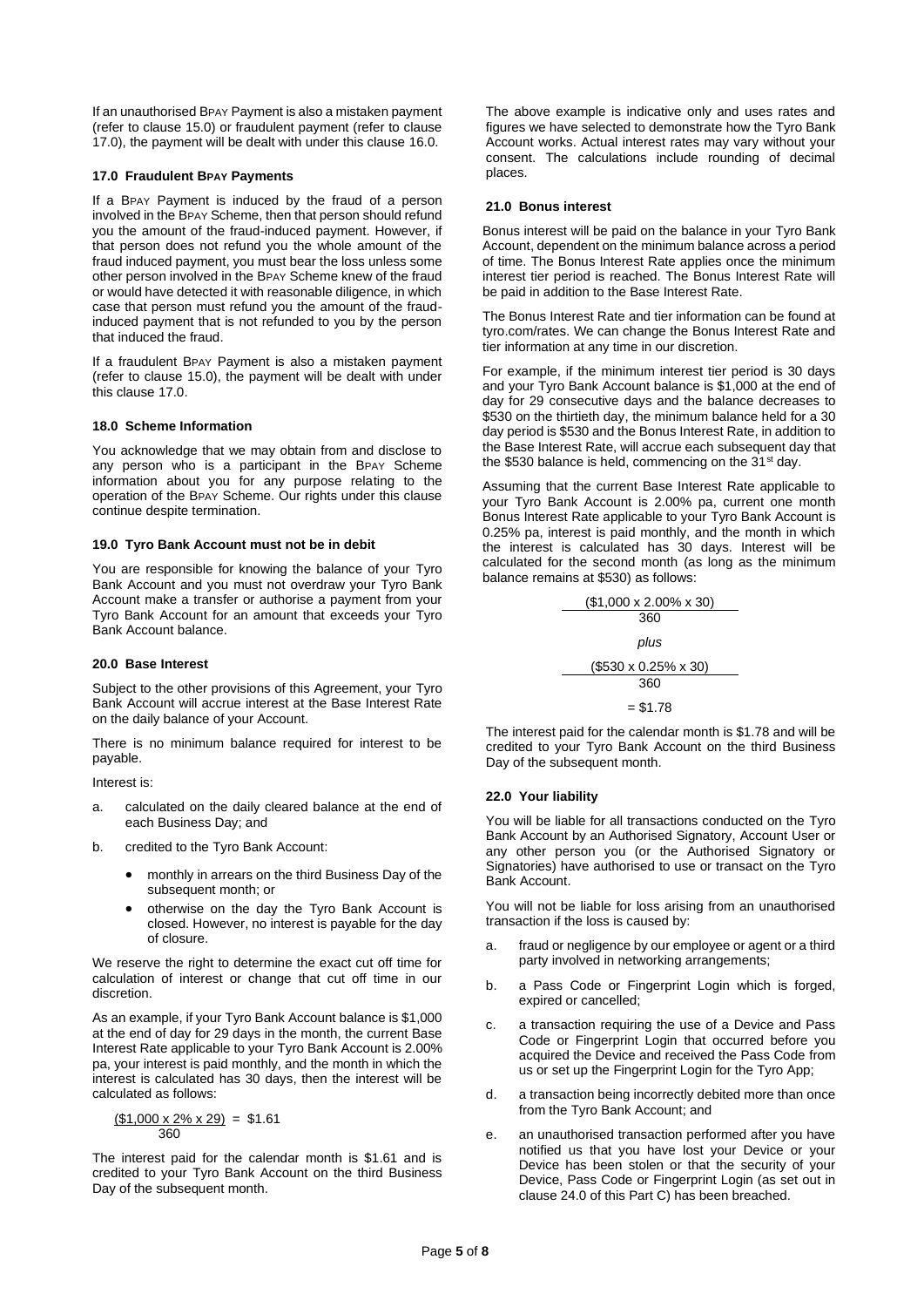You will be liable for loss arising from an unauthorised transaction if we can prove on the balance of probabilities that you contributed to the loss through fraud, or by breaching your security obligations, in which case you will:

- a. be liable in full for the actual losses that occur before the loss, theft or misuse of a Device or breach of any of the security obligations are reported to us; but
- b. not be liable for the portion of losses that exceeds the balance of the Tyro Bank Account.

If we can prove, on the balance of probabilities, that you contributed to losses resulting from an unauthorised transaction by unreasonably delaying reporting to us of the misuse, loss or theft of a Device or that that the security of the Pass Code or Fingerprint Login has been breached, you will be liable for the actual losses that occur between:

- a. when you became aware of the security compromise, or should reasonably have become aware in the case of a lost or stolen Device; and
- b. when you report the security compromise to us,

but you will not be liable for any portion of the losses that exceed the balance of the Tyro Bank Account.

For an unauthorised transaction that occurs other than in the circumstances set out above, you will be liable for the least of:

- a. AUD150;
- b. the balance of the Tyro Bank Account; or
- c. the actual loss at the time you report to us the misuse, loss or theft of a Device or breach of Pass Code or Fingerprint Login security.

## **23.0 Mistaken payments (excluding BPAY)**

When initiating and approving Payment Directions, you must ensure that the recipient details (the BSB and account number, or the BPAY Biller code and reference number) of the relevant account has been correctly entered in the Payment Direction. We do not check or verify this information.

If you believe a transfer has been made to the wrong account, you must notify us immediately. We will then investigate whether a mistaken payment has occurred.

If we are satisfied that a mistaken payment has occurred, we will send to the ADI that received the payment a request for the return of funds. If the receiving ADI returns such funds, we will credit the Tyro Bank Account for the amount received.

If the receiving ADI does not return the funds, we will have no obligation to seek to receive such funds from the receiving ADI or any other party. We will have no liability or responsibility for any loss you incur as a result of a mistaken payment that cannot be recovered by us under this clause.

You should regularly check your transaction history and tell us immediately if you discover any error.

## <span id="page-5-0"></span>**24.0 Security obligations**

You must not and must ensure that your Authorised Signatories and Account Users do not:

- a. voluntarily disclose their Pass Codes to anyone;
- b. provide or allow any person to use a Device on which the Tyro App is accessible;
- c. keep a written record of the Pass Code on one or more articles likely to be lost or stolen simultaneously,

without making a reasonable attempt to protect the security of the Pass Code;

- d. keep a record of the Pass Code with the Device; and
- e. keep a record of the Pass Code on your Device or other electronic device.

A reasonable attempt to protect the security of a Pass Code record includes making any reasonable attempt to disguise the Pass Code within the record, or prevent unauthorised access to the Pass Code record, including by:

- a. hiding or disguising the Pass Code record among other records;
- b. hiding or disguising the Pass Code record in a place where a Pass Code record would not be expected to be found;
- c. keeping the Pass Code record in a securely locked container; or
- d. preventing unauthorised access to an electronically stored record of the Pass Code.

You must (and must ensure that your Authorised Signatories and Account Users do) take reasonable precautions to prevent others from watching you (or them) enter the Pass Code.

You agree that you will (and that you will ensure that your Authorised Signatories and Account Users will):

- a. not leave the Device unattended and logged in to the Tyro App;
- b. lock the Device or take other steps necessary to stop unauthorised use of the Tyro App; and
- c. immediately report to us if the Device has been lost or stolen or if you suspect that your Pass Code has become known to someone else.

When choosing a Pass Code, you must not (and you must ensure that your Authorised Signatories and Account Users do not) choose a Pass Code that:

- a. is obvious or can be easily guessed, such as using a number that represents your date of birth or drivers licence number; or
- b. is an alphabetical Pass Code that is a recognisable part of your name (including your business name).

You must not (and must ensure that your Authorised Signatories and Account Users do not) allow any other person to set up a Fingerprint Login for the Tyro App or on a Device on which the Tyro App is accessible.

If you, or an Authorised Signatory or Account User, are in breach of this clause you will be taken to be in breach of your security obligations.

Your Pass Code must only be entered on the Tyro App. You must not provide your Pass Code to any person (including a person who purports to be from us or acting on our behalf) or enter the Pass Code on any website, email or in any other manner. If you receive a communication (other than through the Tyro App) that requires you to provide your Pass Code, you must not provide the Pass Code and must immediately report the communication to us.

## **25.0 Reporting a breach**

You must immediately report a breach of any security requirements to us by using the contact details on our website.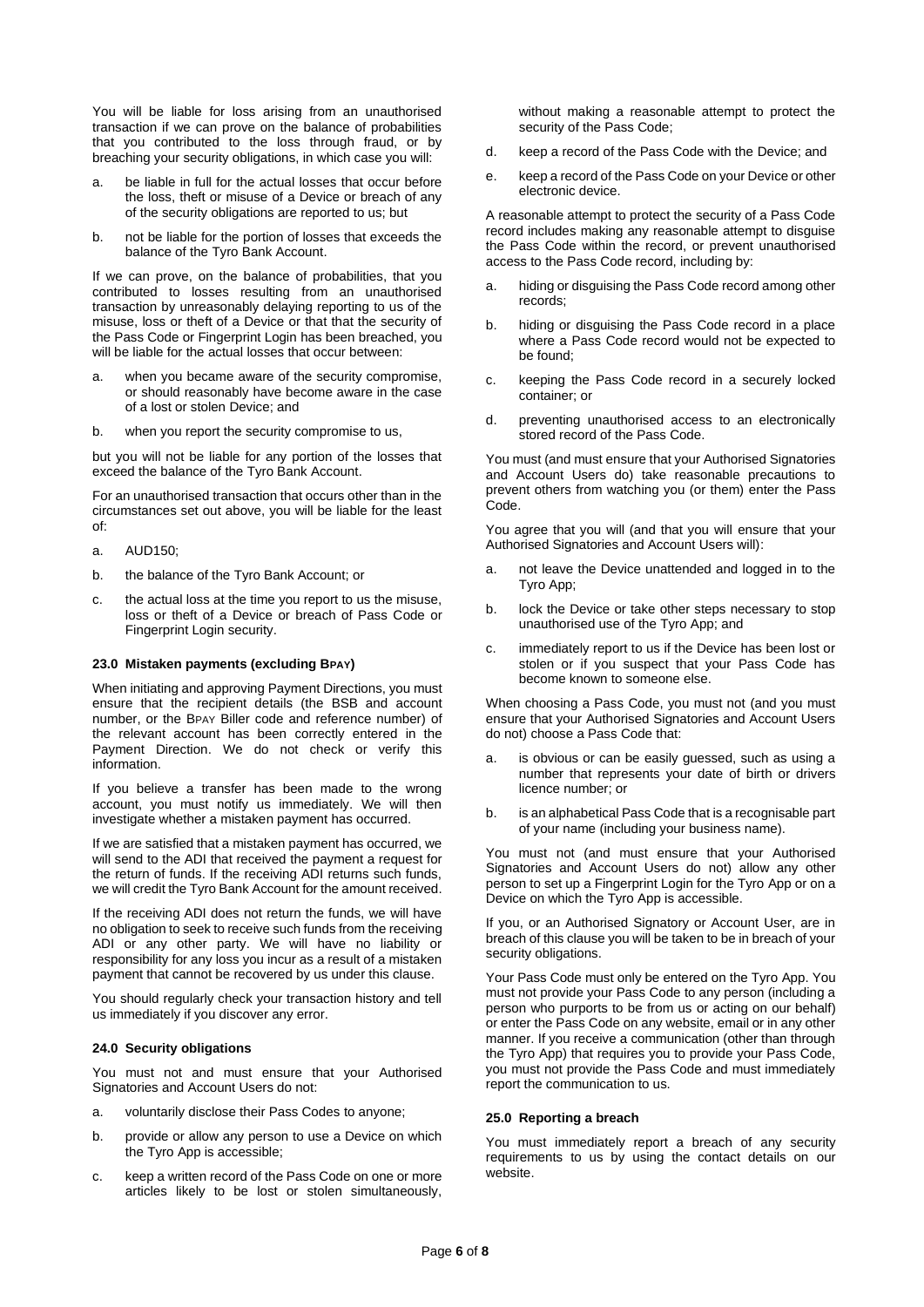# **26.0 Statements**

We will issue you with a statement at least every 6 months either via the Tyro App or by other electronic means as we determine in our discretion.

Each statement will record all transactions on your Tyro Bank Account since the date of the last statement.

You should review your statement as soon as you receive it to ensure that all transactions are correct.

Please contact us immediately if you believe there is an error on your statement.

# **27.0 Freezing your account**

Any one Authorised Signatory can ask us at any time to place a stop on your Tyro Bank Account, in which case you and any other Account User will not be able to make any further transactions on the account until two Authorised Signatories ask us to remove the stop. If you request a stop on your account, you will continue to be liable for any transactions authorised but not yet processed at the time of your request. We will also continue to debit your Tyro Bank Account with all amounts due to us (including any loan repayments) while the stop is in place.

In some circumstances we may be required by law to freeze your account. In addition, in our discretion we may freeze your account where any loan you have with us is in arrears, where we reasonably believe there has been fraudulent, illegal or unauthorised activity on your account, where we are at risk due to a dispute or where we need to conduct reasonable investigations into your use of Tyro Services. We will continue to debit your Tyro Bank Account for amounts due to us where permitted by law. Where we are not permitted by law to continue to debit your Tyro Bank Account for amounts owing to us, we will debit your Linked Account or Fee Account (if not your Tyro Bank Account) for all amounts owing to us including pursuant to any loan product you have with us. You will remain liable for all amounts due to us despite us not being able to debit such amounts from your Tyro Bank Account.

## **28.0 Closing the Tyro Bank Account**

We will close your Tyro Bank Account if the Authorised Signatory(ies) in accordance with the Administration Authority request us to do so (unless you have a loan with us in which case your Tyro Bank Account must remain open until your loan is repaid in full). If you close your Tyro Bank Account, once all transactions have cleared, the cleared credit balance will be transferred to your Linked Account.

We may, acting reasonably, close the Tyro Bank Account at any time by giving you not less than 30 days prior notice.

We may also close the Tyro Bank Account without notice if:

- we reasonably believe that you provided us with information in the Application that is both false or misleading and material;
- b. you have failed within a reasonable time after our request to provide us with information or take any action which we reasonably require in order for us comply with all relevant laws;
- c. circumstances beyond our control including, without limitation, the failure, default, termination or nonperformance by our suppliers or unanticipated and materially adverse market conditions, mean that we could not meet our obligations to make the Tyro Bank Account available under these terms and conditions; or

d. the account does not comply with any law, rule, regulation, judgment order or directive of any government.

If the Tyro Bank Account is closed, we will pay to your Linked Account the cleared credit balance of the Tyro Bank Account less:

- a. any accrued fees and charges;
- b. any accrued government charges, duties and taxes; and
- c. any amounts which are payable by you to us under this Agreement,
- d. by direct credit within 5 Business Days after your Tyro Bank Account is closed.

To the extent that the balance of the Tyro Bank Account is insufficient to discharge the amounts payable by you under this Agreement, you will remain liable to pay us such amounts and you authorise us to debit such amounts from the Linked Account and/or the Fee Account.

# **29.0 Linked Account**

You must maintain a Linked Account during the whole time the Tyro Bank Account is open. You may change the Linked Account by contacting us using the contact details on our website and completing any form we require.

If, by reason of holding the Tyro Bank Account, you are entitled to any payment under the financial claims scheme, you authorise us to make or use our best endeavours to ensure that such payment is made, to your Linked Account.

## **30.0 Death**

If you are a partnership of individuals or otherwise comprise more than one individual and one of the account holders dies, the surviving owner(s) will own the Tyro Bank Account once we have received notification of death together with any other relevant documentation we request.

- If:
- a. you are an individual and you die; or
- b. the Administration Authority is "any to sign" and your sole Authorised Signatory dies; or
- c. the Administration Authority is "any two to sign" and as a result of the death of an Authorised Signatory, there are less than 2 surviving Authorised Signatories,

then, we will, subject to the below transactions, freeze the Tyro Bank Account on receiving notice of death until we receive all relevant documentation we request including confirmation of the identity of the relevant personal representative or replacement Authorised Signatory.

Once we receive notice of your death, we will:

- give effect to transactions which were approved through the Tyro App before we were notified of your death; and
- b. make such payments and debits from your Tyro Bank Account or Fee Account which are required for you to fully discharge your liabilities to us and other counterparties at the time we are notified of your death.

We will pay the balance of the funds (after having deducted all amounts which are required for you to fully discharge your liabilities and obligations to us) in your Tyro Bank Account to the person or persons that are lawfully entitled to receive such funds. We will not be responsible or liable if we pay those funds to a person who was not entitled to receive such